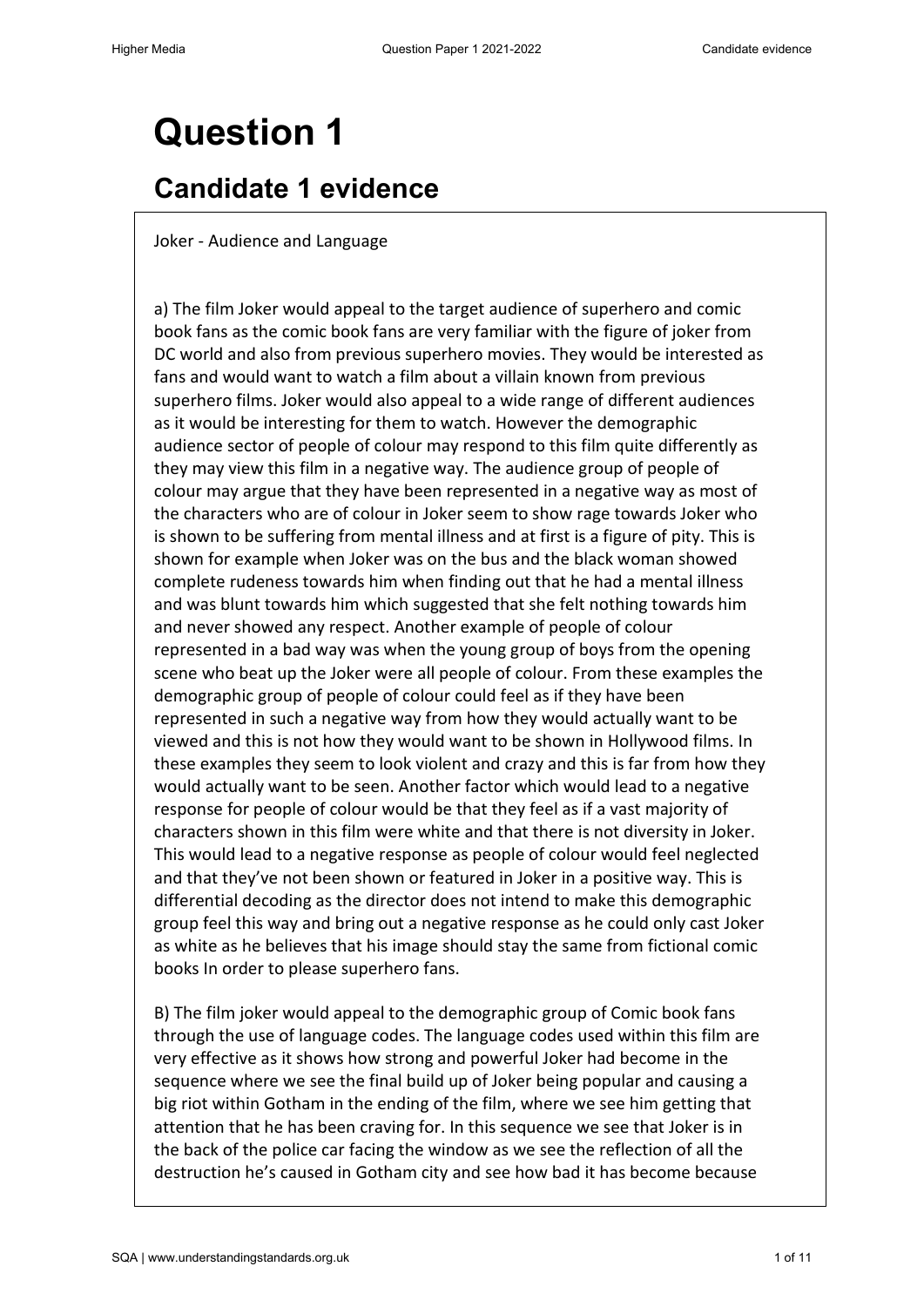of his previous actions. A close up is used to capture the Jokers emotions as we see him happy and enjoying himself and also see that his pride is very strong as we see him express his emotions in ways we haven't seen before. We see that there is no sense of regret in his face which makes us realise that he's not sorry for what he's done and he's brave enough to cause violence again as it makes him proud. The music in the back playing is also upbeat and calm which fits in with this extract as we see in the close up that Joker is smiling at all the riots he's caused and amazed and astonished as he's getting praised and almost worshiped by the people of Gotham city. The mise-en-scene of Joker's costume is used to show the iconic Joker look that we know and is used to pleasure comic book fans. There was also a mid-shot camera angle used near the ending to show Joker smearing his own blood from his nose into a smile. These language codes used here build up to an effective response from the comic book fans. This will be a relatively positive response for comic book fans as they love to see action and destruction just like in normal superhero films. The use of Jokers costume created satisfaction for the audience as they know about jokers iconic figure. The use of the blood for mise-en-scene really captures the audience eyes as it shows that it's powerful and brings connotations of death and violence, this creates a link back to the opening sequence where we see a close up that shows him sad and drawing a smile on his face, forcing a grin until teardrops seem to appear. Now at the end of the film, he draws on a smile relating back to this, but now we see him really happy as he if feels free. The idea that Joker uses his own blood to create that smile for himself really elevated the scene even more for comic book fans as they love to see the violence he creates. This is effective as the director's true intentions have came out in a positive way as comic book fans would enjoy this film as they see Jokers emerge from his lowest at the beginning, to the end at where he is at his highest and darkest.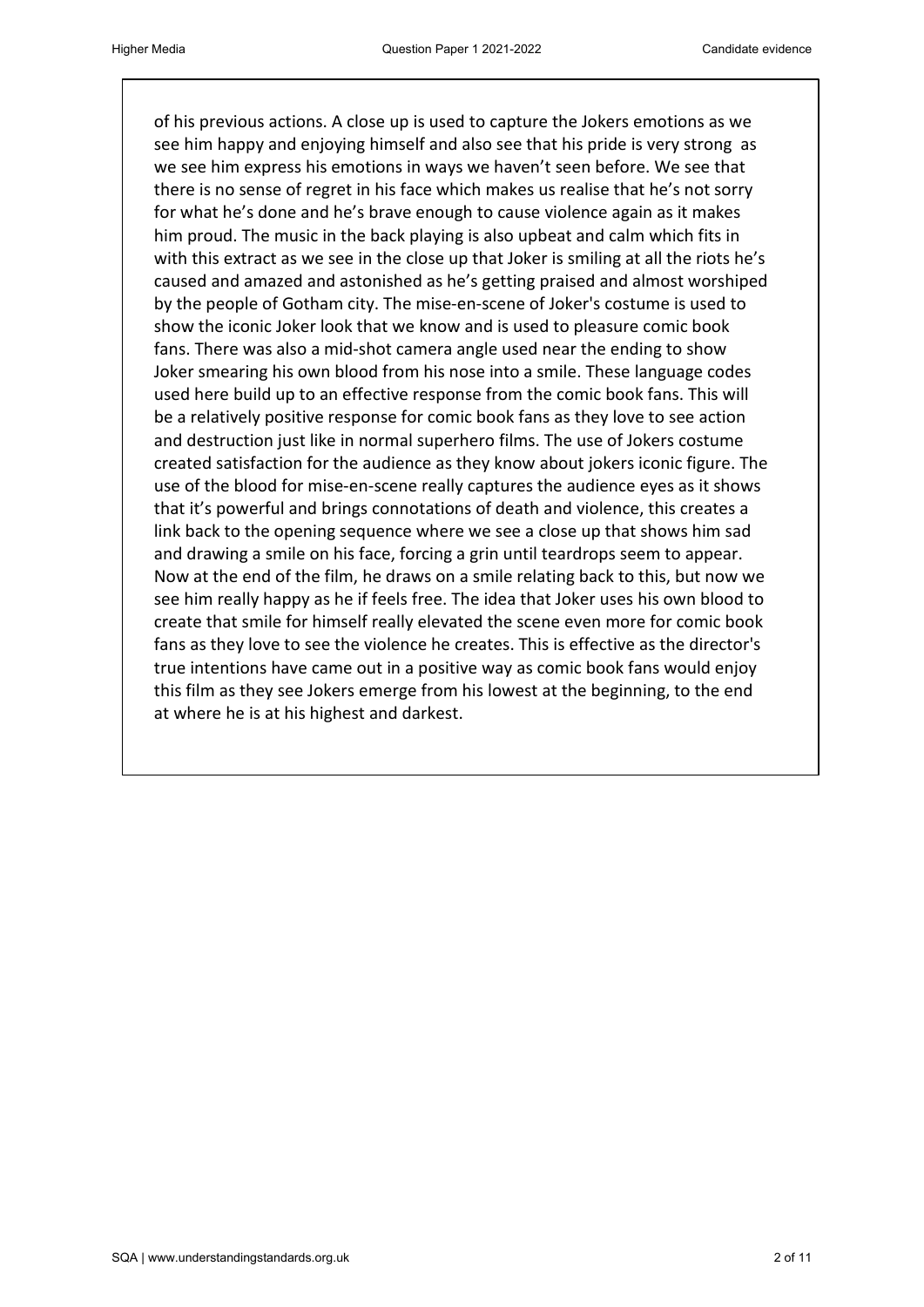### **Candidate 2 evidence**

1a) Different audiences may respond differently to the content that is presented in Joker. In Joker Arthur is shown as living in poverty and people that are living in poverty may respond to the film positively because there is a character they can relate to because they are going through a similar situation in real life. A scene from Joker that demonstrates this is the scene where Arthur is lying on the floor after being beat up. There is trash bags surrounding Arthur and the boys who attacked him were wearing worn out clothes. The trash bags represent how society sees people like Arthur and the people of Gotham who are living in poverty. They see them as trash and something that can be thrown away or discarded and then forgotten about once they are gone. It also shows the disrepair that the city is in and how bad the lving conditions are in Gotham. People living in poverty might respond positively to this.

However not everyone will have a positive response to the film. A group that might respond negatively is people of colour. There isn't many characters that are people of colour in the film. One character that is a person of colour is the therapist. The therapist is seen a cold character and doesn't seem very supportive of Arthur. She doesn't really listen to what Arthur has to say and seems very distant. She also doesn't help Arthur much and just shrugs off his concerns. This could make a person of colour upset because they feel as if they are being portrayed in a negative light and are being painted as the bad guy. They could also be upset that there is only a few characters that are not white and they are not central characters. This could make them feel as if they are being portrayed as not as important as someone who is white or they may feel like a secondary player to someone who has lighter skin than them because of how the film has portrayed people of colour. Another group that might respond negatively is females. One of the main female characters is Arthur's love interest Sophie. After Arthur follows her to work they begin hanging out together and she agrees with everything Arthur says. She agrees with him even when he does something very bad, like stalking her. Although it later turns out that the relationship was all in Arthur's head, for much of the film we are made to believe that Sophie was always with Arthur and would do anything. This could make women upset because they may feel that they are being portrayed to look like someone who would just fall in love with someone even after they have invaded their privacy. They could feel that they are being portrayed as weak and reliant on a man instead of strong and independent.

1b) There are many scenes in Joker that use language to get across the point that they are trying to make. An example would be the scene where Arthur is walking down the corridor and dancing on the stairs, dressed as Joker. The scene uses non-diegetic music and shows Arthur dancing on the stairs in a world of his own. This could have been done to suggest that Arthur has gone full into Joker and that he is not focused on what is happening in the real world. Arthur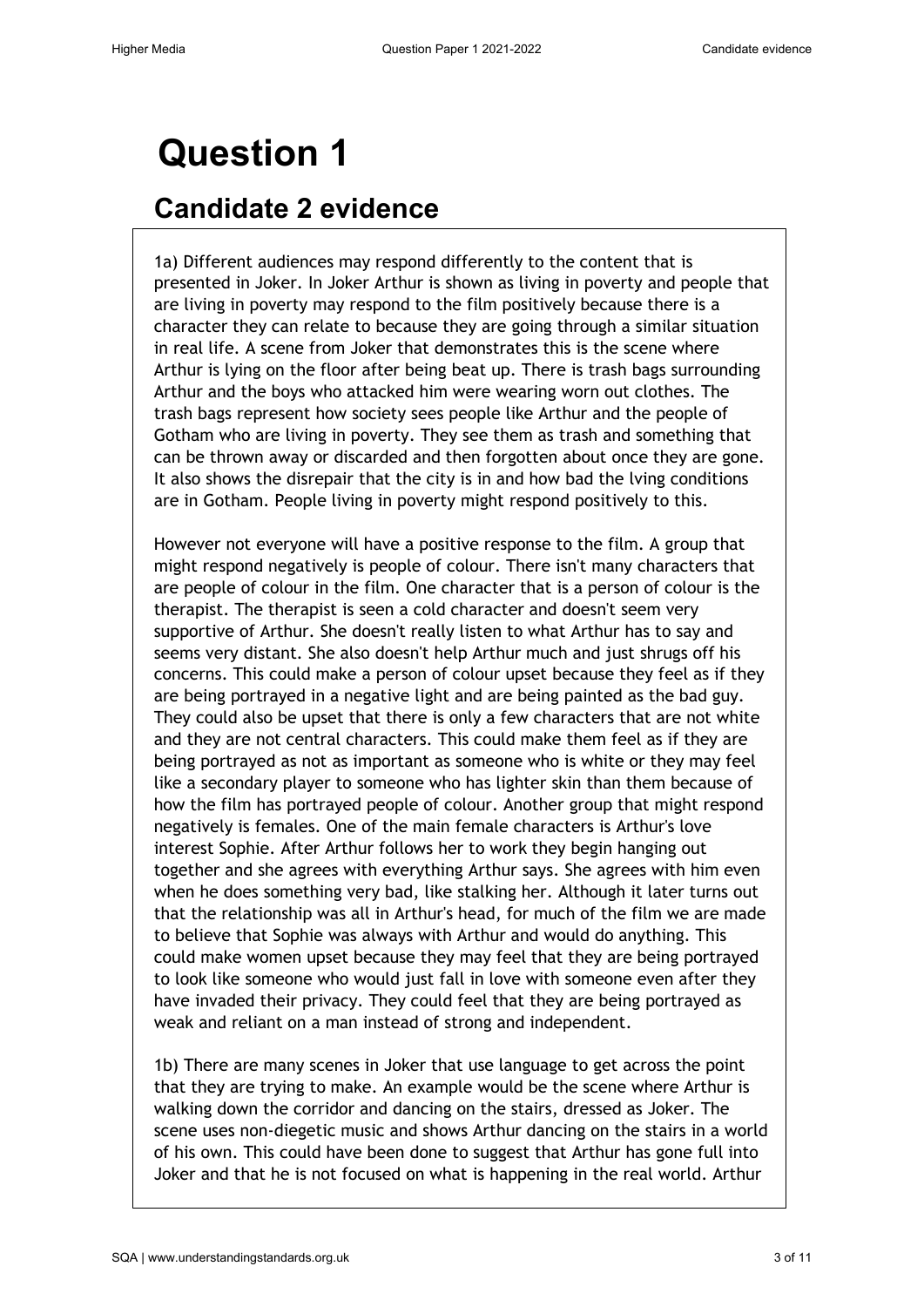gets interrupted by two police officers at the top of the stairs and the music stops. This suggests that only Arthur hears the music and further emphasises that he is in a world of his own. Another scene in Joker that uses language to get the point across is the scene where Arthur is in the police car watching the riots take place. Arthur smiles and laughs at the violence and destruction that he created and is watching in awe. We see lots of blood and flames which shows how the city is now a violent place. We also see the people trying to get rid off authority figures in the city destroying police cars and government buildings. This shows that the people are fed up of sitting back and watching the government take all the money and making the residents of Gotham suffer. It shows that the people have reached breaking point and took matters into their own hands. The blood could also foreshadow the death of Thomas Wayne which happens because people are angry at him because of what he did to the people of Gotham.

In conclusion language codes have been influenced by the target audiences and how audiences could respond. They have purposefully set the film in a time where there was a lot of issues with the government and people living in poverty. They also purposefully released the film at a time where these issues were very much still taking place. They added in society factors that are very prevalent in today's society and so that audiences could relate to them. They were targeting certain audiences and making sure that the film could relate to them but in the process may have accidently angered or upset other audiences.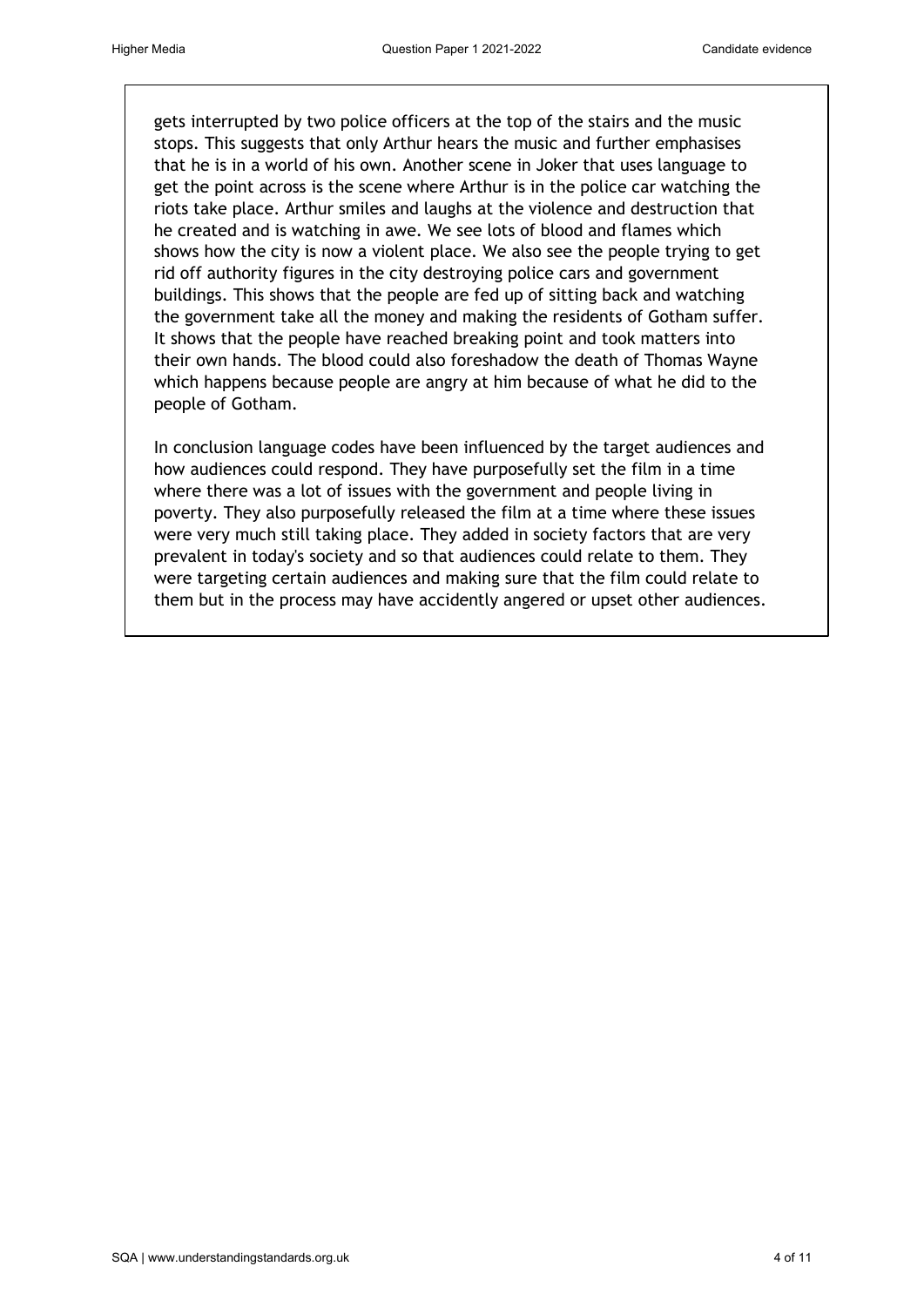#### **Candidate 1 evidence**

#### 2a)

The 1991 film 'Thelma and Louise', directed by Ridley Scott effectively uses narrative structures (the Todorov structure) and codes (Barthes codes). It uses the first stage of the Todorov structure, the equilibrium stage. This is usually at the start of the story and is the everyday lives of the characters where there is balance. In 'Thelma and Louise', this is a fairly unhappy equilibrium for both of the titular characters. Louise is working in her diner job as a waitress and in an unsatisfying relationship with her boyfriend Jimmy. Thelma on the other hand is stuck in her house, serving her husband Darryl who is rude towards her. If nothing substantial happens then nothing will likely change in both these characters unsatisfying and mundane lives. Their is also use of semantic codes in the equilibrium stage of the film which is that the women's jobs and partners are symbolic of being trapped and supressed, Thelma and Louise not leading happy lives due to this. This is emphasisied through the use of film languages for example, we are shown Louise at work in a diner in a wide shot that tracks her, indicating this is the character we are following and showing the very crowded location. Further to this, a song called 'Little Honey' plays which is seemingly about an unhappy relationship from the perspective of the husband who refers to his wife as little honey in an almost degrading way. This hints at what Thelma/louise are experiencing within their relationships which aren't very great. Sounds of clattering plates/cutlery as well as lots of people talking over each other adds to the sense of chaos in the scene. Further to this, Louise is shown bringing out a cigarette when she goes into the kitchen, a prop used to show that she is stressed out. All these techniques come together to create a symbol of the workplace trappiung and stressing out Louise. In Thelma's house there are muted colours (brown, white, grey, beige) which reflect how boring her life is. We are also shown her in a hand held tracking shot doing lots of chores around the house like clearing dishes, the shaky nature of the shot emphasising her unstable and busy life. Her husband Darryl also disrespects Thelma by making demands like "Don't holler like that" when she is just trying to make sure he won't be late for work and making Thelma put on his watch for him, showing the control he has over her. These all add up together to symbolise Thelma's house and husband being suppressive and making her unhappy in life, something which she is desperate to escape later in the film. The use of the equilibrium stage allows the audience to follow the story clearly as it is used in lots of other films, getting a good understanding of the character's lives with the semantic codes allowing them to have a deeper understanding of the characters feelings, what the film is trying to say and therefore making it a more engaing and memorable film to watch.

#### 2b)

There are multiple society factors present within 'Thelma and Louise', for example, gender roles and stereotypes. In the early 1990s, these were fought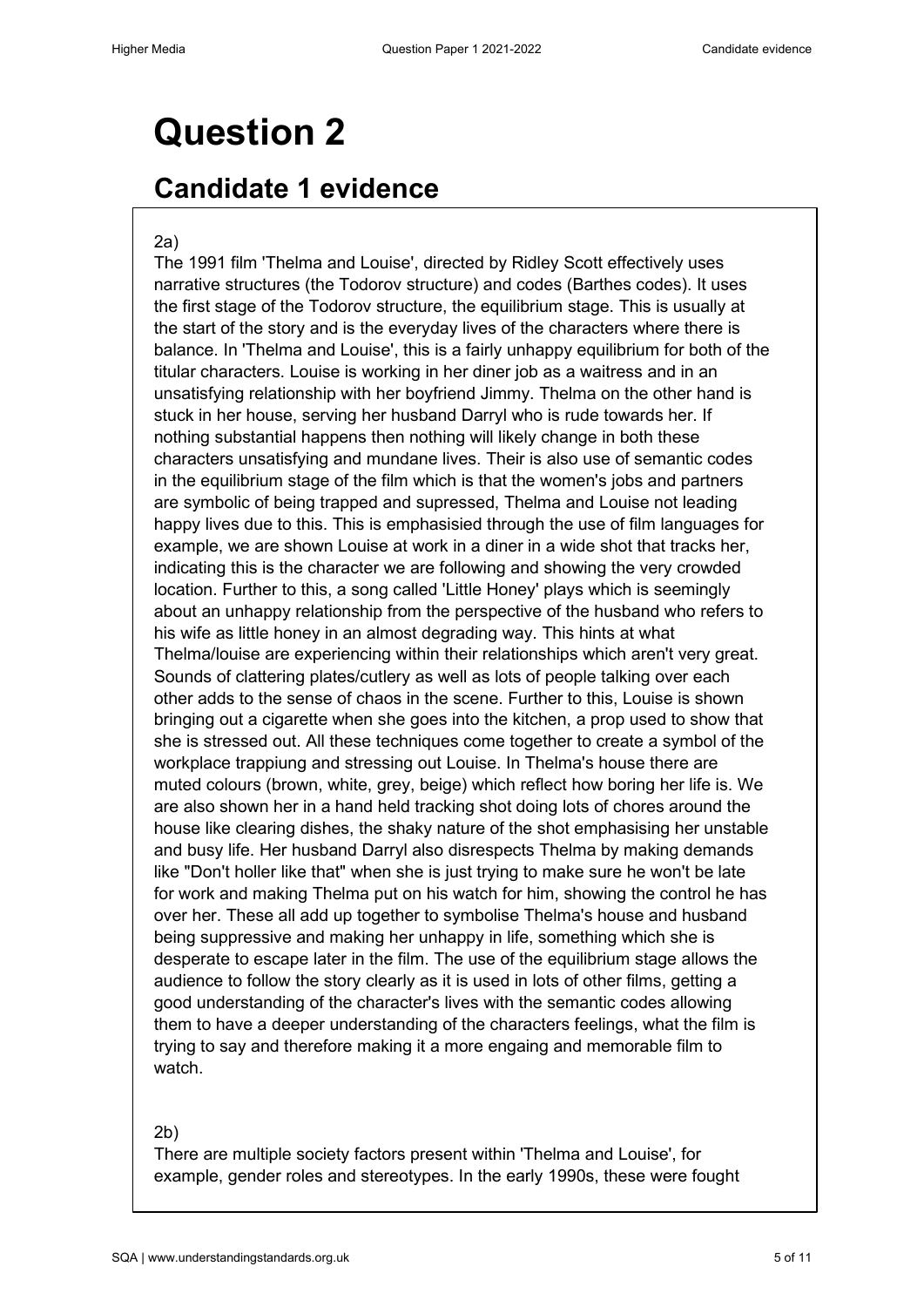against by feminists but they were still very common within American society at the time. The gender roles include: The housewife - women were expected to aspire to marriage and having children, serving their husband and taking care of the house/kids, and the breadwinner - men were expected to hold a position of authority and be the ones with the job, providing for their family by making all the money. Gender stereotypes include: women were expected to be passive, caring and weak while men were expected to be violent, strong and authoritarian. 'Women's work' was also considered to be cleaning, cooking, care and the service industries. This society factor has influenced the Equilibrium of 'Thelma and Louise' as in the opening of the film, Darryl perfectly fits the gender role of the breadwinner. This is shown through him being the one with the job instead of Thelma, wearing a suit and having a fancy car, two things associated with successful bussinessmen. Darryl is also shown to be very demanding by telling Thelma what to do in multiple instances, flexing his power that he has over her, fitting with the gender stereotypes. Further to this, Thelma fits the housewife role as she is the one who stays at home all day and the audience sees her cleaning dishes, making coffee and putting on Darryl's watch for him - serving her husband. She also asks what Darryl wants for dinner, indicating she is the one that does the cooking and she also wears a dressing gown, suggesting that she won't be going anywhere for the day and will instead be doing chores around the house. Louise working in the service industry (a diner) fits in with the women's work stereotype also. This is fitting to be presented in the equilibrium as this is the start of the story and the chracters will likely escape and soon break these somewhat negative stereotypes.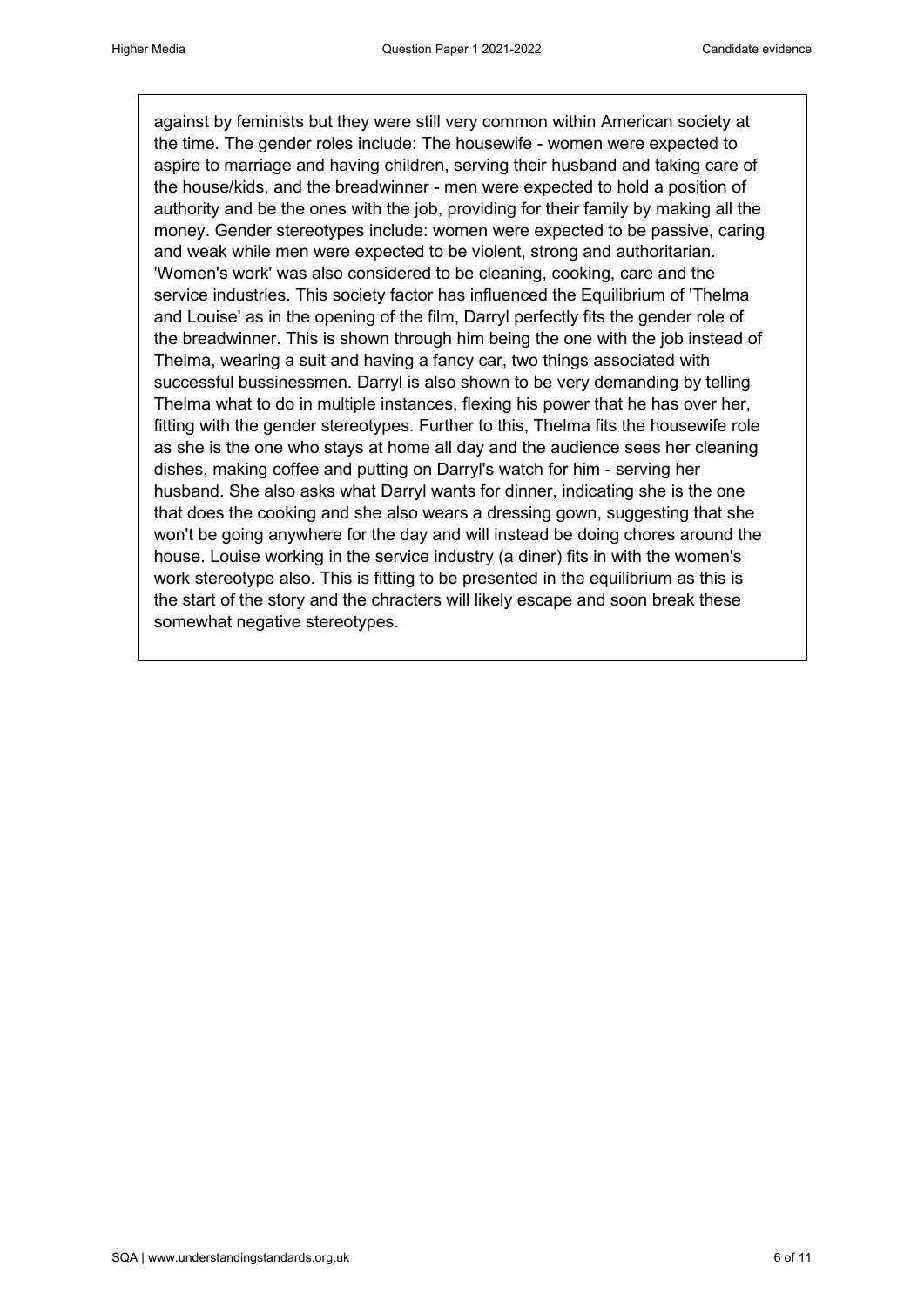### **Candidate 2 evidence**

#### **a)**

Narrative structures and conventions are used frequently throughout 'Get Out' for example the use of 'the equilibrium'. Although it's not used right at the start of the film, it still introduces the characters of Chris and Rose in quite a relaxed and calm way. In the equilibrium we can see a montage of Chris and Rose going about their day while we can see what we assume to be Chris' photos on screen. We can also see Chris' apartment which tells us he is earning a lot of money as his apartment looks quite modern and luxiurious. Also in the background we can hear 'Redbone' by Childish Gambino with the words 'stay woke' which could reference the theme of race which could be a large part of the film's message and meaning.

Get Out also uses the narrative convention of the 'villain'. The villains in this case are the Armitage's and although they are the main villains of the film, it is not made clear until much later in the film. At first they seem like a relatively normal, liberal family, but it's not until Chris' encounter with Missy, when he is being hypnotised that their true motives come to light. This could also be a reference to racism in America and how a lot of it goes unseen and how it is covered up so that society doesn't focus on it.

The film also uses the narrative structure of the 'disruption'. Unlike most films where the disruption to the storyline occurs fairly quickly, in Get Out it doesn't happen until much later in the film. The disruption happens when Missy Armitage hypnotises Chris and sends him to the sunken place. This is the disruption as it makes Chris and the audience realise that the Armitages are not all what they seem and they have a much darker motive than first thought.

#### **b)**

Society and Institutional factors influenced Get Out and its use of narrative in a range of ways, for example it references the society factor of slavery at many points throughout the film, such as having Chris use the cotton from the chair he is trapped in in order for him to escape from the Armitages. This is important as the cotton can be seen as a symbol of being trapped and vulnerable as it was a large part of the slave trade, but Chris changes the meaning of this as he uses it as a means of escape. The society factor of slavery and racism is also show n more subtly, in other parts of the film such as the Amitage's house as it is quite an old fashioned mansion with lots of land it could be a reference to the plantations in which slaves worked and lived. Also having Walter and Georgina as 'the help' could be seen as an 'outdated' way of living although Dean Armitage strongly insists they volunteered to work for him.

There are also references to the fight against racism in the fact that Rose was very liberal in her fight with the racist police officer when he asks to see Chris's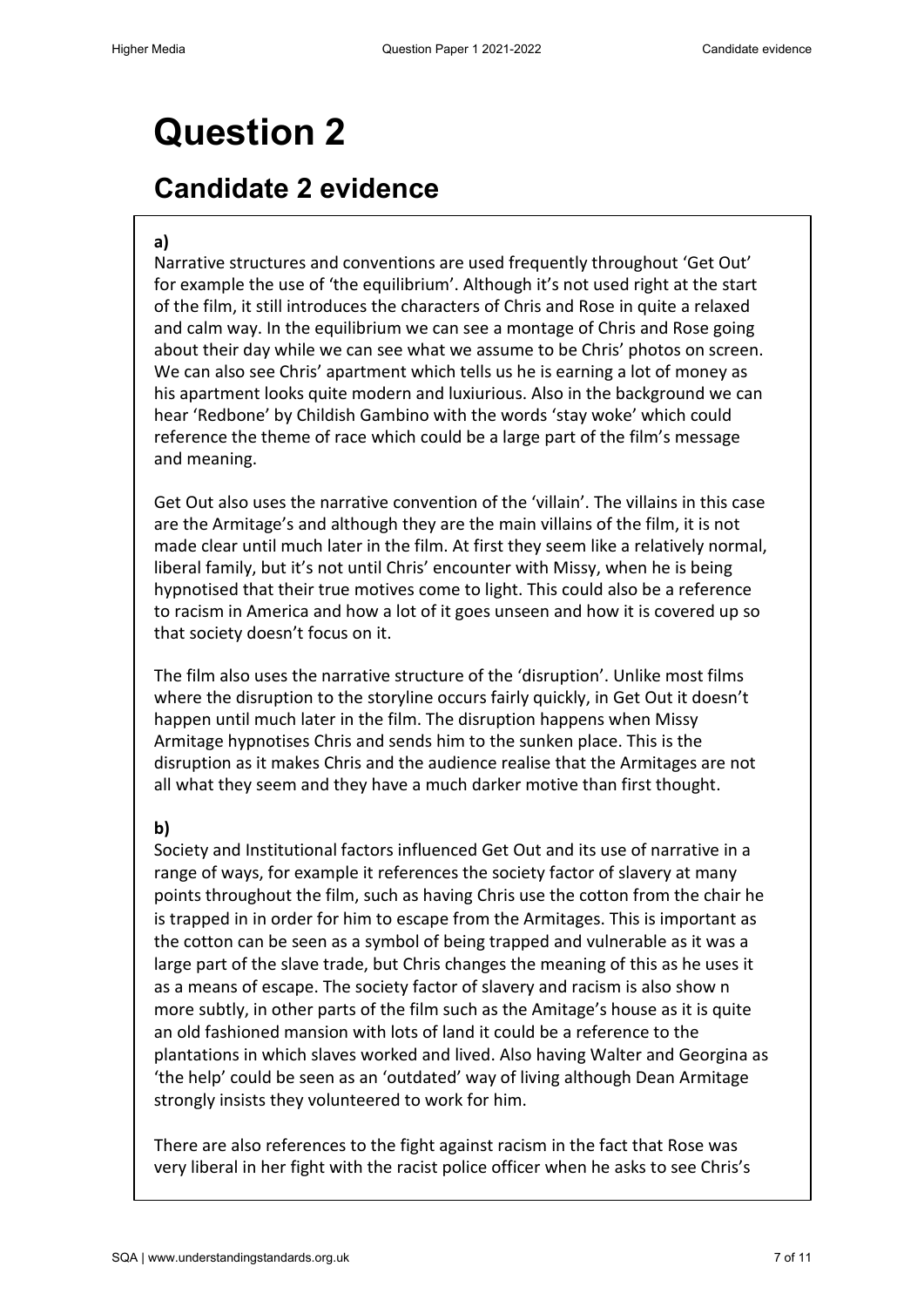ID, this is in reference to the Black Lives Matter movement in which people are protesting and fighting against the racism and unjustified killings of black people by the police. This is important as it brings to light the everyday microagressions black people are just made to deal with. Also the Armitages, especially Dean, are made to seem very liberal and progressive in their views as Dean frequently reminds Chris that he would have voted for Obama a third time if he could. This is important as it shows that mindsets are changing and the fight against racism is stronger than ever. However it could also link to the narrative convention of the villain because the Armitage family at first put up a front to hide their true selves and also subtle things like their lavish country home which is actually a front for horrific acts they carry out.

However, there are also references to the institutional racism which still occurs, for example when Rod goes to the police with evidence that Chris is in danger with the Armitages, the police officares themselves are black and they think Rod's theory is ridiculous although it's very much true. This is important as it's true to real life in the fact that black people often face racism with police officers and are also ignored by them as well.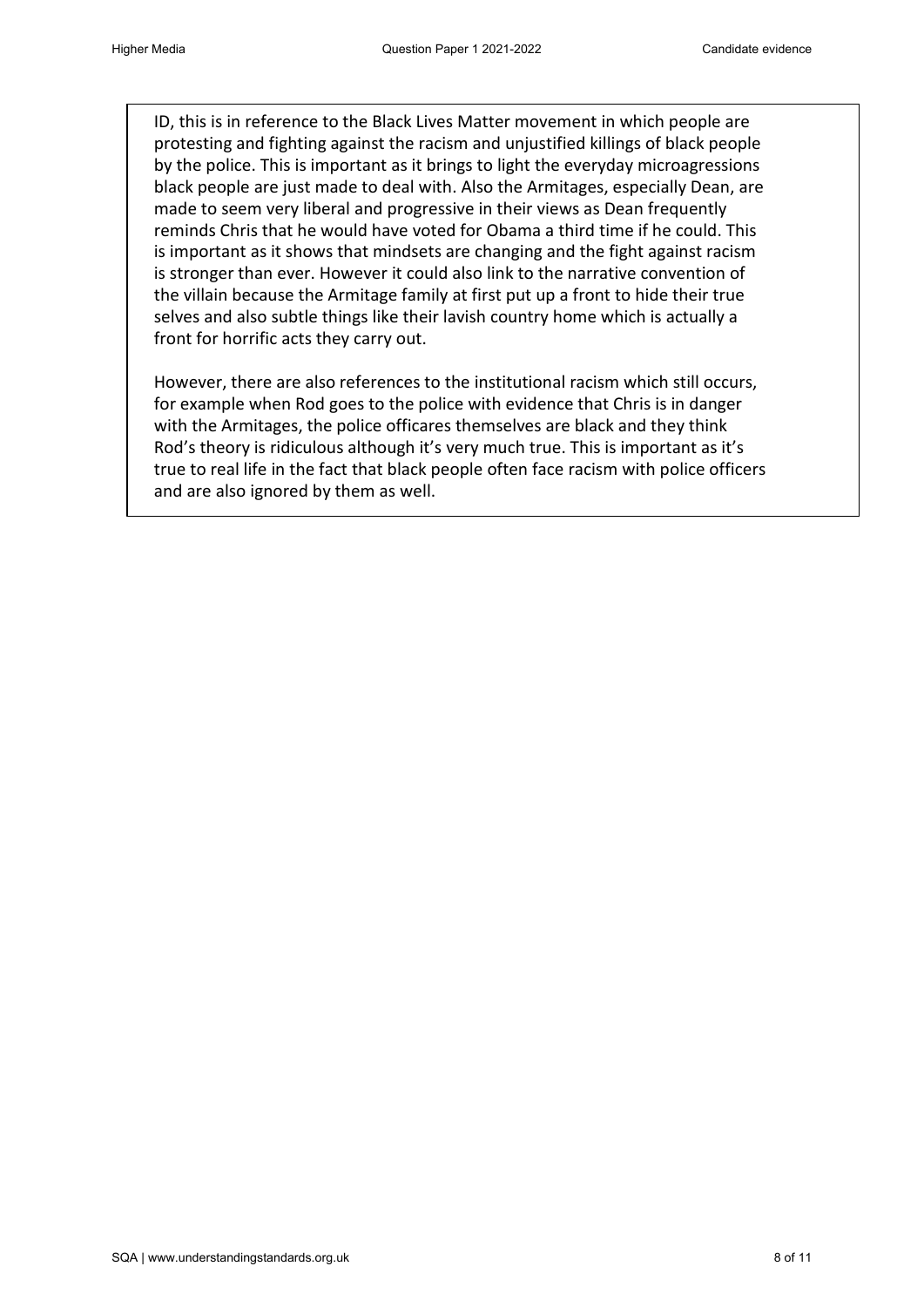### **Candidate 1**

Both posters for 'Blade Runner 2049' and 'Annihilation' have similar layouts. In the poster for Blade Runner we can see the two main characters at the top of the poster, with the other characters below them. This is the same for the Annihilation poster where we can see the central character at the top of the poster with the other characters surrounding her. We can assume these are the main characters as they are presented as the main focus of the poster and therefore the main focus of the film. We can also identify the main characters by the names which are displayed on the posters.

However the posters are different in terms of their representation. In the Blade Runner poster we can see that it is mainly a male-dominated cast with only one female character, however the Annihilation poster differs from this as it is an all-female cast and it shows them in a nonconventional role as they are not being sexualised but shown as strong and brave characters, which is rare in film. This could also appeal to audiences as it is empowering women and showing them that they are not just used as an object for the male gaze, which is usually the traditional role in an action film for a woman.

Both posters are similar in that they tell us the genre of the films clearly. We can see from the poster for Blade Runner that it could be a sci-fi or action film. We know this because in the background we can see that there is a lot of futuristic technology. And also looking at the characters on the poster we can see that they are holding guns so this suggests the film contains action as well. In the poster for Annihilation we can see that it could also be a sci-fi / action film as it looks to be set in quite a dystopian world. And again, looking at the characters we can see they are holding weapons which suggest there could be an action side to the film as well.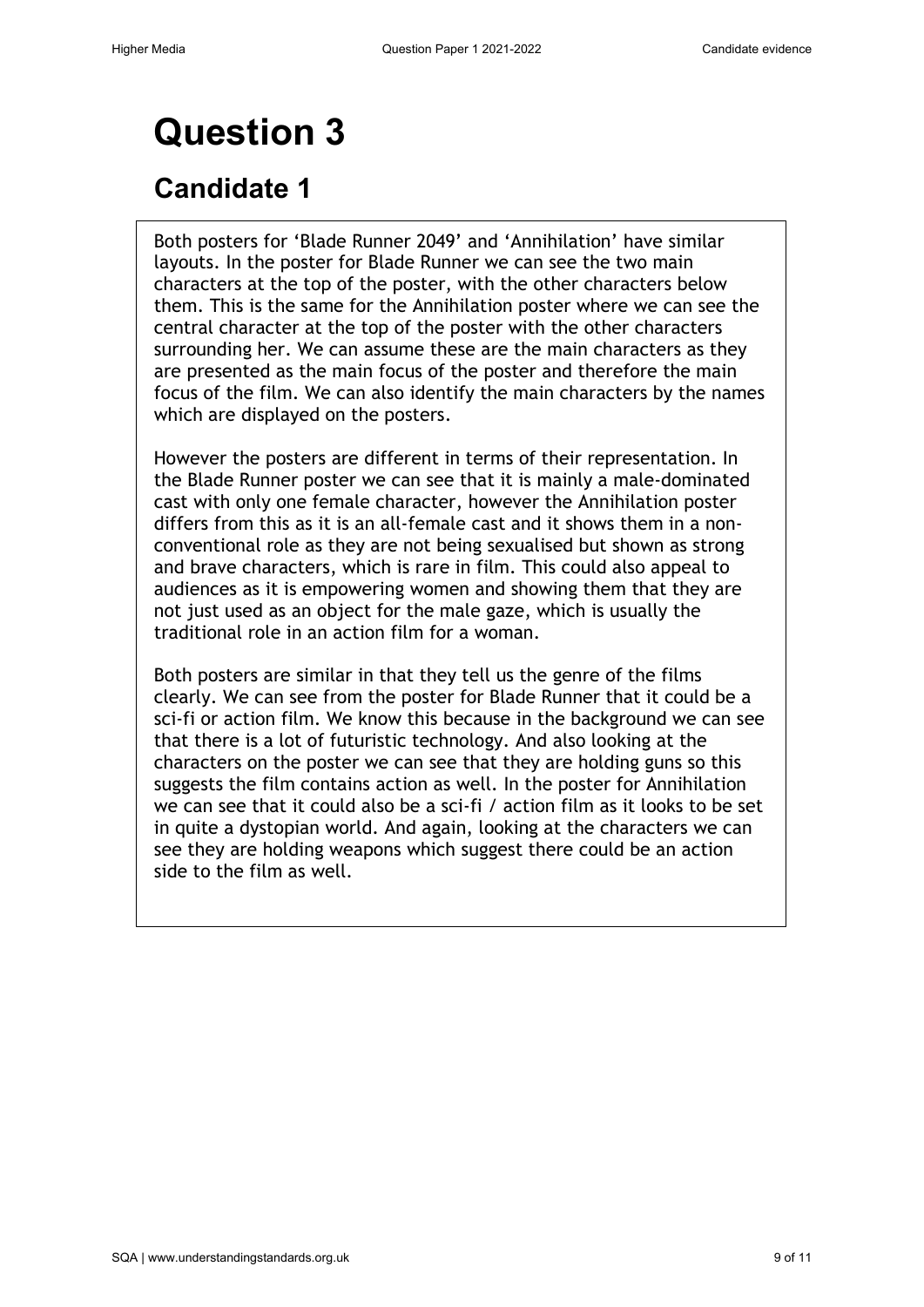### **Candidate 2**

In the 'Blade runner' poster there is a lot going on in the background. There are a bunch of tall building and a few floating cars. There is also the obvious split down the middle of the poster where one half is blue and the other is a orangey red colours. Normally red symbolizes evil and danger and blue symbolizes peace and calmness. This tells us that there is a big divide between what is good and what is evil in this movie. On the left hand side where everything is orangey, it almost looks like there is a fire or some sort of deadly air that is visible bad. This tells us that this place is dangerous and only dangerous people live there compared to the right hand side where there is floating cars and tall building's, everything is a nice blue and it helps make everything a little more clearer to see. Though the floating cars look as though they are searching for something or someone that could possible ruin they're calmness, that could taint them with the bad side. This will intrigue Sci-Fi fans, as they will want to know who is good and who is evil. They want to know what makes one place safer than the other. This might include the two characters standing at both side of the poster. One could be good and the other could be evil, Sci-Fi fans will want to find this out. This poster uses color to tell the audience what is good and evil, it helps interest a audience as they know that there will be conflict between the two sides.

In the 'Annihilation' poster the background has a lot of things happening in it. Its full of many pretty looking flowers and plants that help draw the viewers eye in. the amount of plants and flowers makes the background seem like a forest, that seems to be home to many creatures. On the right hand side t here is a white creature that looks sort of a dear, its looks friendly and not harmful. On the left hand side there is a face that is almost blended into the flowers and plants, the face looks scarey and ready to attack. Its eyes are long at the lady standing closing to it, maybe this is foreshadowing her death or that she gets attacked by this creature. The background helps draw the eye into the poster and helps keepm the eye looking all over it as there is so many things going on. This will intrueg scifi audience as they'll want to know more about these creatures and if they are out of this world, like if they are alien or not. They'll want to know if the creature on the left is as deadly as it looks and if it will attack the characters in the center of the poster.

In the 'Blade Runner' poster, there is four characters in the center of the poster. There are two characters at the top that seem to be the two main characters as they are the largest out of the rest. The character at the top is facing the left but looking back at the left, he's also holding a gun ready to a attack if needed to. he could be doing this because he is betraying the good to help the bad, it looks like he's looking out for someone so maybe he is preparing to fight. The guy at the top in the right is doing something similar, his body is facing the right but he's looking towards the left, he is holding a gun for what looks lie to protect himself. This could be because he has betrayed the evil side to help the bad side ore maybe he is trying to infiltrate the good side. Either way it looks like both